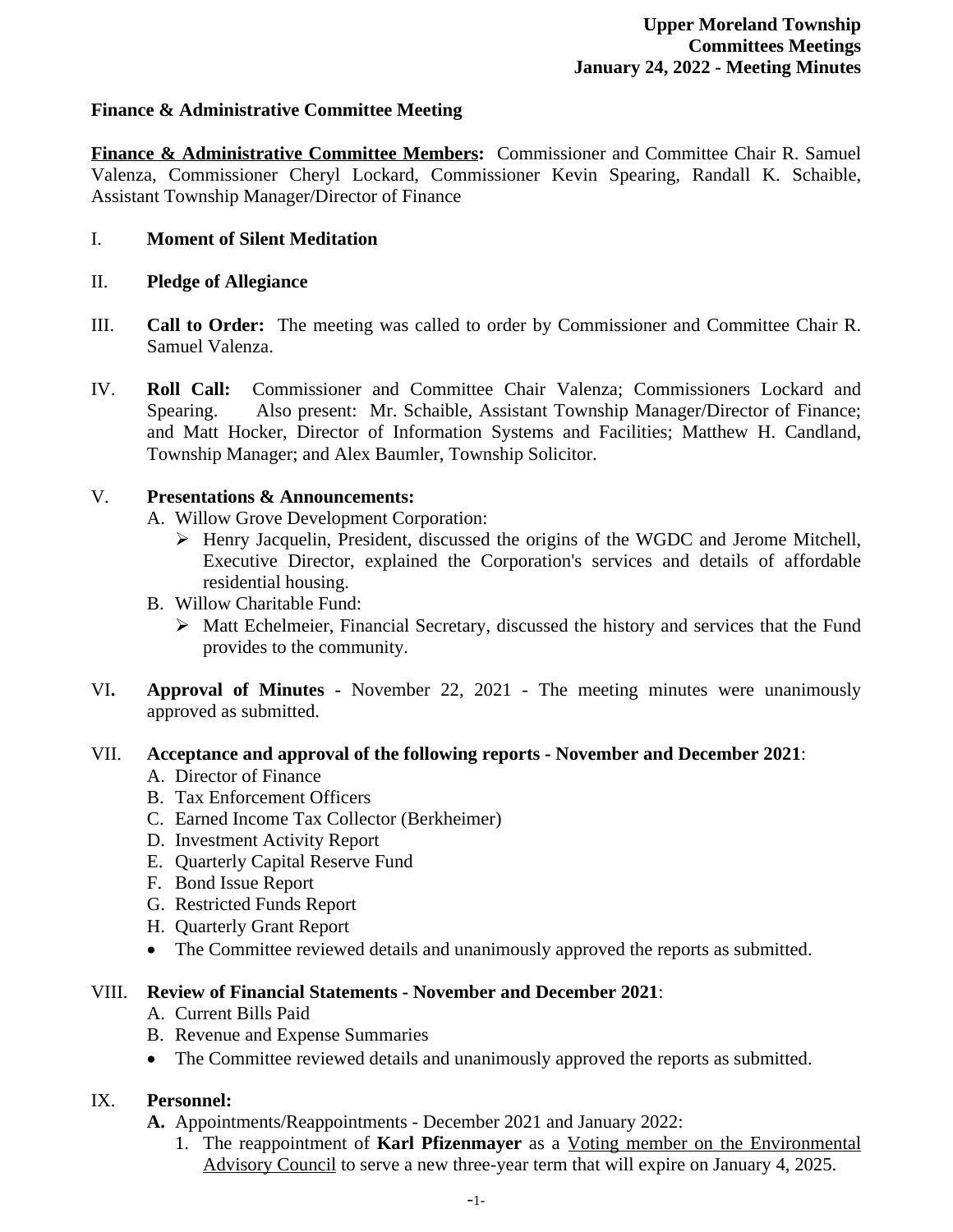- 2. The reappointment of **Kate Hill** as a Voting member on the Human Relations Commission to serve a new three-year term that will expire on December 31, 2024.
- 3. The appointment of **Andrew Harbaugh** as a Voting member on the Human Relations Commission to fill the vacancy left by Tegan Cosby and complete the remainder of the current term that will expire on December 31, 2022.
- 4. The appointment of **Margaret (Meg) Holscher** as a Ward 2 representative on the Parks and Recreation Advisory Council and fill vacancy left by John (Jack) Knauss and complete the remainder of the current two-year term that will expire on August 4, 2022.
	- The Committee rejects recommendation to the Board of Commissioners for action on the appointment of **Margaret (Meg) Holscher** as a Ward 2 representative on the Parks and Recreation Advisory Council.
	- The Committee recommends the Board of Commissioners take action on the reappointment of **Margaret (Meg) Holscher** as an At-Large member on the Parks and Recreation Advisory Council to serve a new two-year term that will expire on December 31, 2023.
- 5. The reappointment of **Anthony Benvenutti** as an At-Large member on the Parks and Recreation Advisory Council and serve a new two-year term that will expire on December 31, 2023.
- 6. The appointment of **Anthony Benvenutti** as an Alternate member on the Police and Fire Civil Service Commission to fill the vacancy left by Thomas McLaughlin and complete the remainder of the current six-year term that will expire on December 31, 2023.
- 7. The reappointment of **Natalie Baine-Schliskey** as an At-Large member on the Historical Commission to serve a new three-year term that will expire on December 31, 2024.
- 8. The reappointment of **Bonnie Lynn MacDonald** as an Alternate member on the Historical Commission to serve a new three-year term that will expire on December 31, 2024.
- 9. The reappointment of **Udo Maron** as an At-Large member and Architect on the Historical Commission to serve a new three-year term that will expire on December 31, 2024.
- 10. The appointment of **Steve Worthington** as an At-Large member and Historical Association representative on the Historical Commission to fill the vacancy left by Robert Young and complete the current term that will expire on December 31, 2024.
- 11. The appointment of **Michael Lovecchio** as an At-Large member on the Historical Commission to fill the vacancy left by Peter Freudenberger and complete the current three-term that will expire on December 31, 2022.
- 12. The reappointment of **George Hartman, III** as an Upper Moreland Township representative on the Upper Moreland Hatboro Joint Sewer Authority and serve a new five-year term that will expire on December 31, 2026.
- 13. The reappointment of **Francis Calter** as an Architect member on the Zoning Hearing Board to serve a new five-year term that will expire on December 31, 2026.
- B. Vacancy(ies):
	- 1. On the **Advisory Planning Agency** to fill the Ward 2 vacancy left by Denis Hurley and complete the remainder of the current two-year term that will expire on June 1, 2022.
	- 2. On the **Environmental Advisory Council** to fill the Voting vacancy left by John Massucci and serve a new three-year term to expire on January 4, 2025.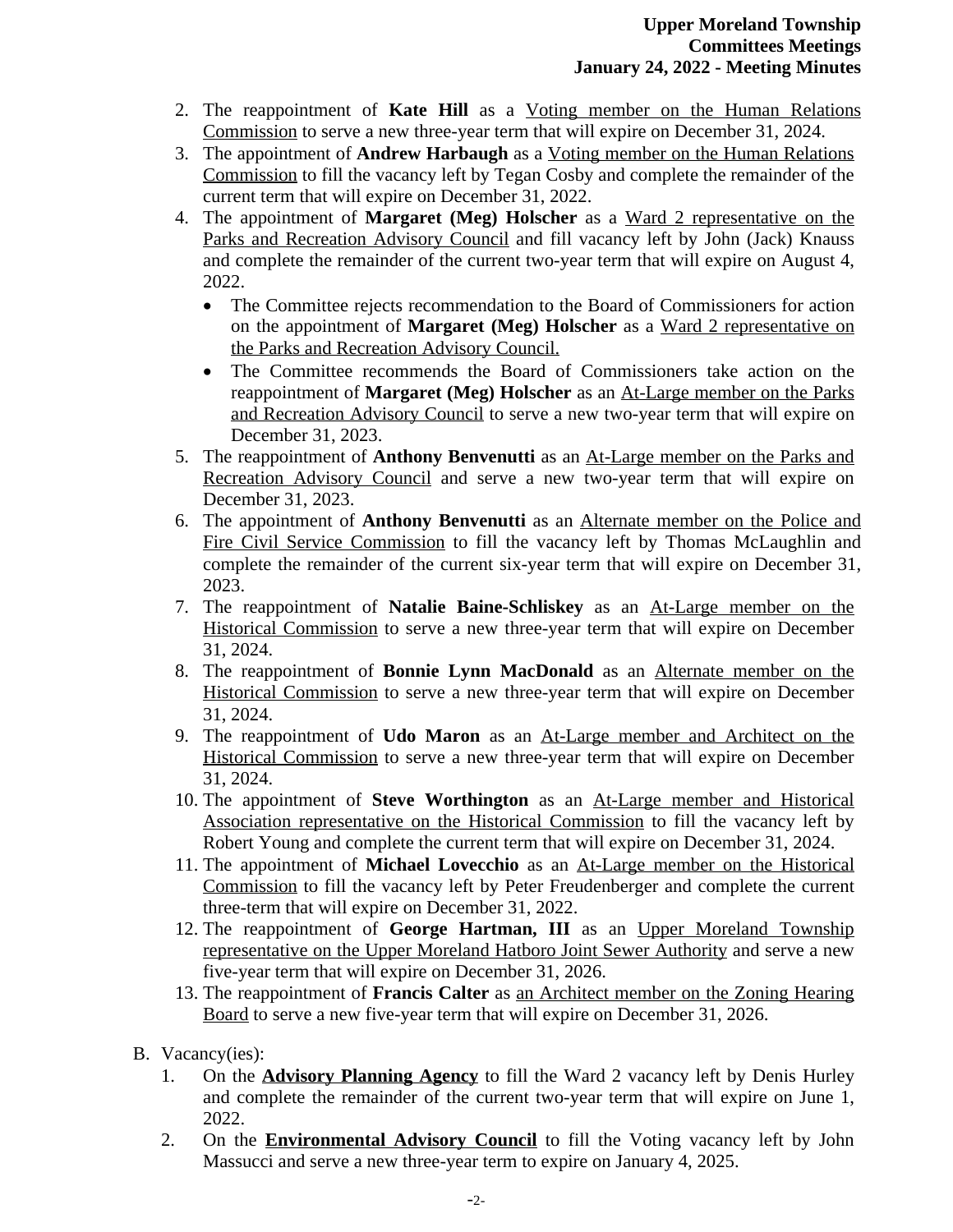- 3. On the **Environmental Advisory Council** to fill a Student vacancy.
	- $\triangleright$  Commissioner Valenza reminded the Council that they are required to complete background checks to work with anyone under the age of 18.
- 4. On the **Historical Commission** to fill the At-Large vacancy left by Michelle Young and serve a new three-year term that will expire on December 31, 2024.
- 5. On the **Historical Commission** to fill the Realtor vacancy left by Robert Mathers and complete the remainder of the current term that will expire on December 31, 2023.
- 6. On the **Historical Commission** to fill an Alternate position vacancy left by Renee Anderley and complete the remainder of the current term that will expire on December 31, 2024.
- 7. On the **Historical Commission** to fill an Alternate position vacancy left by Michael Lovecchio and complete the remainder of the current term that will expire on December 31, 2024.
- 8. On the **Human Relations Commission** to fill the Voting vacancy left by Wesley Moy and complete the current term that will expire on December 31, 2024.
- 9. On the **Parks and Recreation Advisory Council** to fill a Ward 2 representative vacancy left by John (Jack) Knauss and complete the remainder of the current twoyear term that will expire on August 4, 2022.
- 10. On the **Police and Fire Civil Service Commission** to fill an Alternate vacancy left by Jack Dunleavy, Sr. and complete the remainder of the current six-year term that will expire on August 7, 2023.
- 11. On the **Uniform Construction Code Local Appeals Board** to fill the Electrical Engineer Professional vacancy left by Thomas McLaughlin and complete the remainder of the current term that will expire on August 5, 2025.
	- $\triangleright$  Commissioner Valenza commented that the candidate is not required to be a resident of the Township.
- 12. On the **Zoning Hearing Board** to fill the Alternate vacancy left by Donald Warner and serve the remainder of a current three-year term that will expire on December 31, 2023.

# X. **Other Items:**

- A. Transportation Impact Fee Adjustment:
	- Chad Dixson, McMahon Associates, explained the Fee's increase as a result of inflation in accordance with governing from the Pennsylvania Municipalities Planning Code.
	- The Committee recommends the Board of Commissioners take action at the February 7, 2022 Regular Meeting for the Transportation Impact Fee Committee to review the fee adjustment.
- B. Volunteer Service Tax Credit:
	- $\triangleright$  Mr. Baumler discussed how to proceed with two waivers, recommended a resolution, and suggested making future amendments to the ordinance regarding requirements of the fire responders' criteria.
	- The Committee recommends the Board of Commissioners take action at the February 7, 2022 Regular Meeting on two waivers and a resolution approving a tax credit for the list of firefighters.

# VI. **Old Business:**

A. American Recovery Act – Proposed Funding Allocation:

- The Committee recommends reviewing the revenue replacement information for further discussion at the February 28, 2022 Finance & Administrative Committee Meeting.
- B. Options for digitizing the Board of Commissioners meeting materials: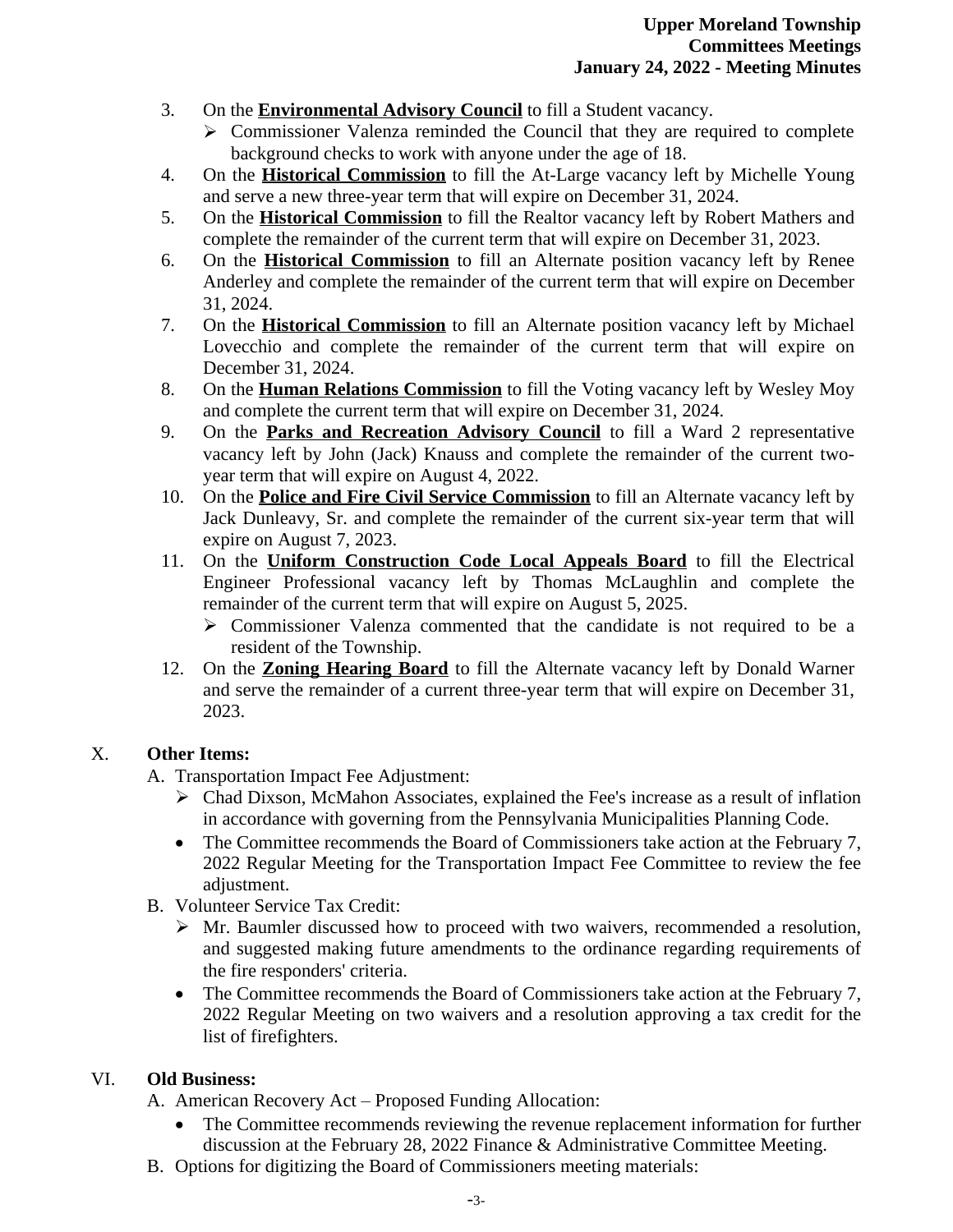$\triangleright$  Mr. Hocker reviewed progress on the setup, distribution of materials, and next steps of purchasing laptops with security.